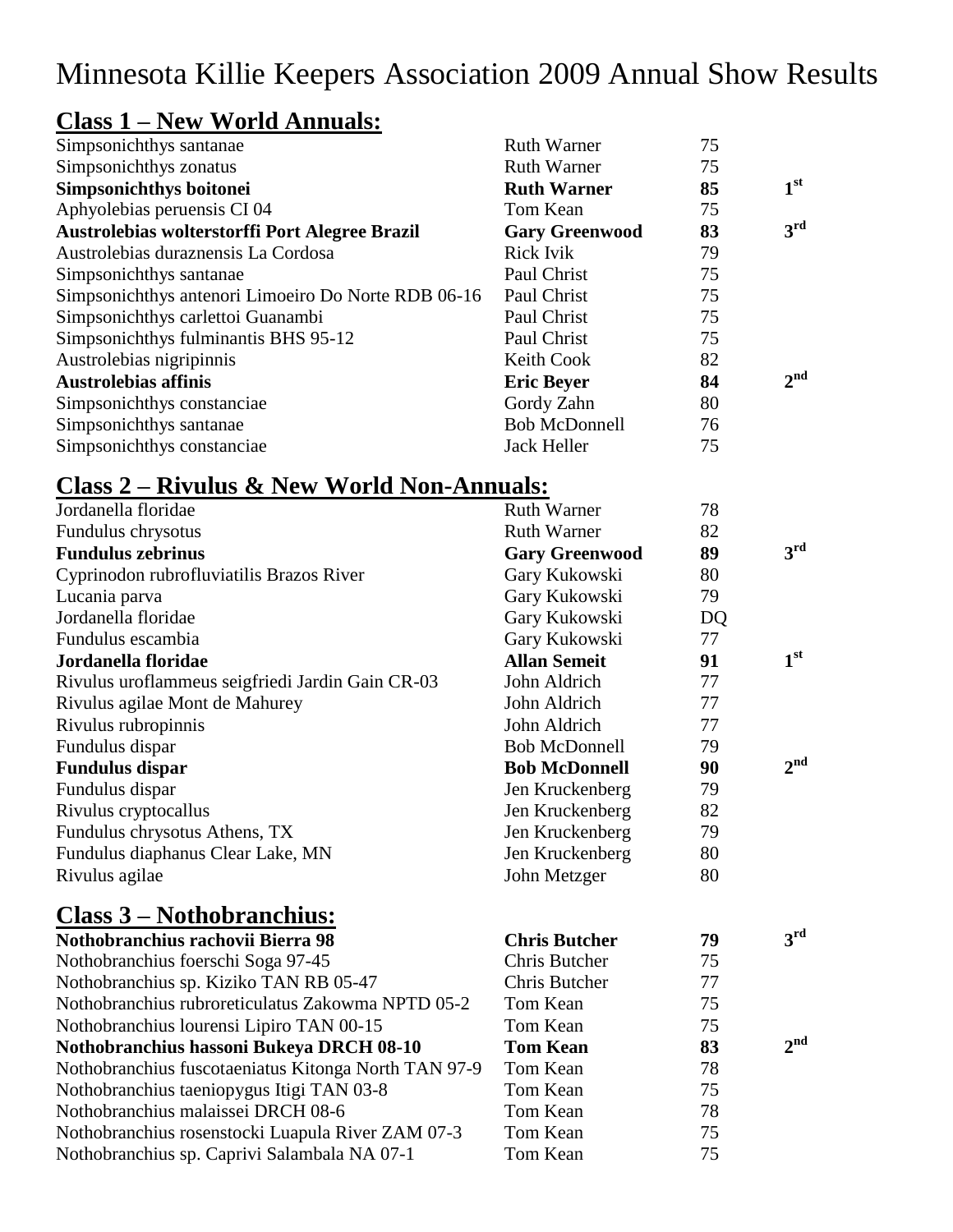| Nothobranchius guentheri                        | Gary Greenwood          | 78                    |
|-------------------------------------------------|-------------------------|-----------------------|
| Nothobranchius patrizii K 96-23                 | John O'Connor           | 75                    |
| Nothobranchius symoensi                         | John O'Connor           | 76<br>1 <sup>st</sup> |
| Nothobranchius guentheri                        | <b>John O'Connor</b>    | 91                    |
| Nothobranchius rosenstocki Kasanka ZAM 07-10    | Paul Christ             | 76                    |
| Nothobranchius polli                            | <b>Keith Cook</b>       | <b>DQ</b>             |
| Nothobranchius patrizii Msombline Creek K 69-23 | Karl Doering            | 75                    |
| Nothobranchius patrizii Msombline Creek K 69-23 | <b>Karl Doering</b>     | 75                    |
| Nothobranchius albimarginatus                   | Karl Doering            | 75                    |
| Fundulosoma thierryi GHAP 08-8                  | Karl Doering            | 76                    |
| Nothobranchius symoensi                         | John Metzger            | 78                    |
| <u> Class 4 – Fundulopanchax gardneri:</u>      |                         |                       |
| Fundulopanchax gardneri Jos Plateau             | Greg Simpson            | 81                    |
| Fundulopanchax gardneri Jos Plateau             | <b>Ruth Warner</b>      | <b>DQ</b>             |
| Fundulopanchax gardneri CI 08                   | <b>Chris Butcher</b>    | 89                    |
| Fundulopanchax gardneri Lafia Gold              | <b>Chris Butcher</b>    | 88                    |
| Fundulopanchax gardneri clauseni Akure          | Chris Butcher           | 80                    |
| Fundulopanchax gardneri nigerianus Innedere     | <b>Gary Greenwood</b>   | 1 <sup>st</sup><br>98 |
|                                                 |                         |                       |
| Fundulopanchax gardneri Lafia                   | John O'Connor           | 90                    |
| Fundulopanchax gardneri Gold                    | John O'Connor           | <b>DQ</b>             |
| Fundulopanchax gardneri Jos Plateau             | <b>Jason Albers</b>     | 2 <sub>nd</sub><br>97 |
| Fundulopanchax gardneri Lafia                   | <b>Rick Ivik</b>        | 79                    |
| Fundulopanchax gardneri Jos Plateau             | Jen Kruckenberg         | 93                    |
| Fundulopanchax gardneri Makurdi                 | <b>Allan Semeit</b>     | 75                    |
| Fundulopanchax gardneri Misaje                  | John Aldrich            | 85                    |
| Fundulopanchax gardneri Jos Plateau             | John Aldrich            | 82                    |
| Fundulopanchax gardneri Biassa                  | <b>John Aldrich</b>     | 3rd<br>94             |
| Fundulopanchax gardneri Albino                  | John Aldrich            | 85                    |
| Fundulopanchax gardneri Lafia                   | John Aldrich            | 77                    |
| Fundulopanchax gardneri Udi Mountain            | John Aldrich            | 86                    |
| Fundulopanchax gardneri Gold                    | Jen Kruckenberg         | <b>DQ</b>             |
| Fundulopanchax gardneri Jos Plateau             | William Boettger        | 82                    |
| Fundulopanchax gardneri Jos Plateau             | William Boettger        | 75                    |
| Fundulopanchax gardneri Jos Plateau             | <b>William Boettger</b> | 75                    |
| Fundulopanchax gardneri Lafia Gold              | <b>Bruce Cameron</b>    | 84                    |

# **Class 5 – Fundulopanchax Paraphyosemion except gardneri:**

| Fundulopanchax sjoestedti Blue Gularis      | Greg Simpson        | 75 |                 |
|---------------------------------------------|---------------------|----|-----------------|
| Fundulopanchax sjoestedti Blue Gularis      | Greg Simpson        | 75 |                 |
| Fundulopanchax amieti                       | <b>Ruth Warner</b>  | 75 |                 |
| Fundulopanchax sjoestedti Dwarf Red Gularis | <b>Ruth Warner</b>  | DQ |                 |
| Fundulopanchax sjoestedti Blue Gularis      | <b>Ruth Warner</b>  | DQ |                 |
| Fundulopanchax sjoestedti                   | Gary Greenwood      | 75 |                 |
| Fundulopanchax sjoestedti                   | John O'Conner       | 75 |                 |
| Fundulopanchax amieti                       | Allan Semeit        | 75 |                 |
| Fundulopanchax cinnamomeus                  | Keith Cook          | 75 |                 |
| Fundulopanchax amieti                       | Keith Cook          | 75 |                 |
| Fundulopanchax oeseri                       | Ron Girling         | 75 |                 |
| Fundulopanchax sjoestedti Blur Gularis      | <b>John Aldrich</b> | 92 | 2 <sup>nd</sup> |
| Fundulopanchax sjoestedti Blue Gularis      | John Aldrich        | 75 |                 |
| Fundulopanchax puerzli Dibeng Yabassi       | John Aldrich        | 75 |                 |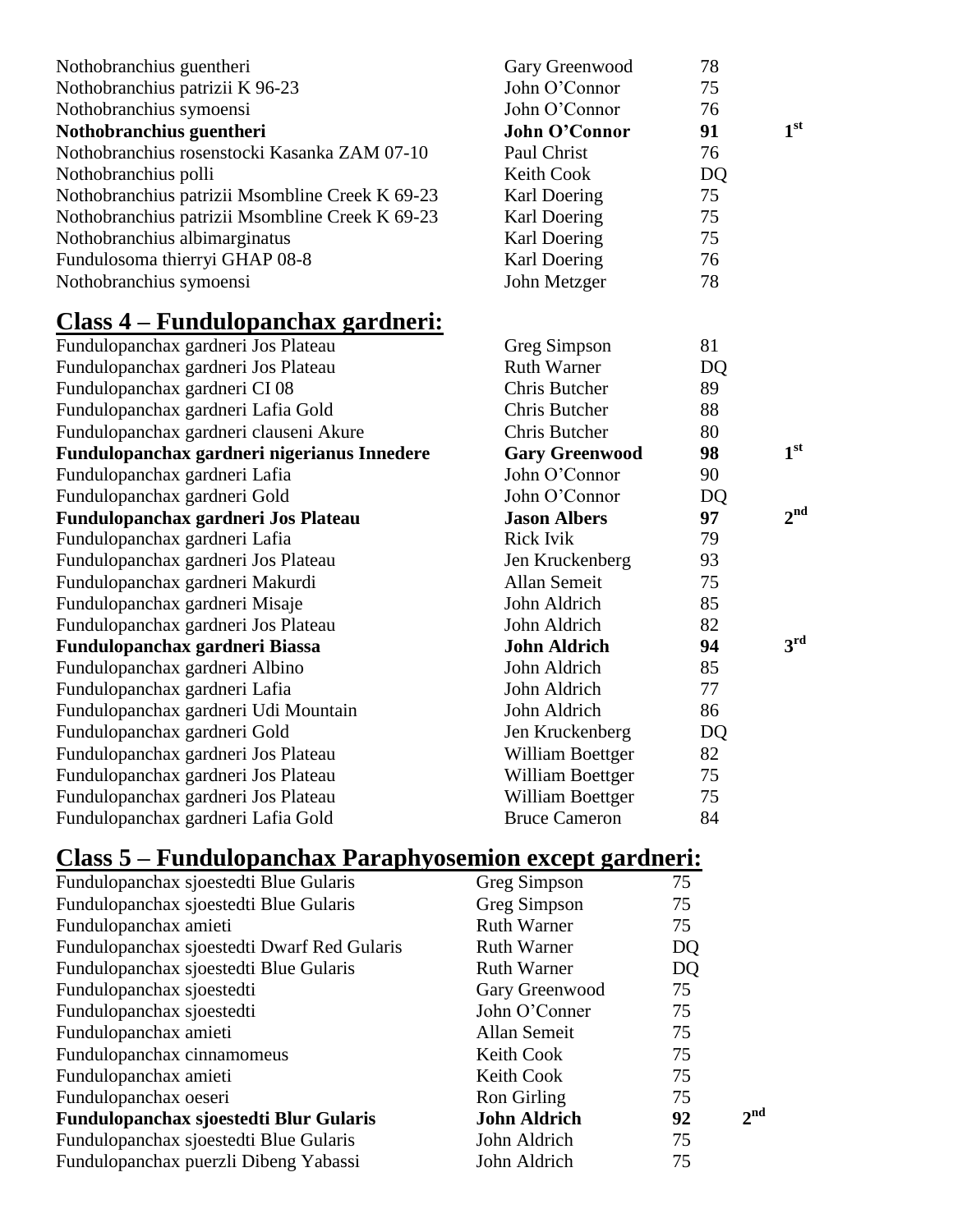| <b>Fundulopanchax mirabilis Mbio</b>            | <b>John Aldrich</b>  | 89 | $\mathbf{a}^{\text{rd}}$ |
|-------------------------------------------------|----------------------|----|--------------------------|
| Fundulopanchax mirabilis moensis Bator          | <b>John Aldrich</b>  | 95 | 1 <sup>st</sup>          |
| Fundulopanchax oeseri Isla Bioko                | John Aldrich         | 85 |                          |
| Fundulopanchax spoorenbergi                     | Jen Kruckenberg      | 75 |                          |
| Fundulopanchax sjoestedti Ble Gularis           | John Aldrich         | 80 |                          |
| Fundulopanchax mirabilis moensis Namba GPE 90-9 | Don Mortenson        | 75 |                          |
| Fundulopanchax oeseri                           | <b>Bruce Cameron</b> | 75 |                          |

# **Class 6 – Fundulopanchax All Other Varieties:**

| Fundulopanchax deltaense                   | <b>Ruth Warner</b>    | 86 |                       |
|--------------------------------------------|-----------------------|----|-----------------------|
| Fundulopanchax kamdeni Korup National Park | <b>Gary Greenwood</b> | 93 | 1 <sup>st</sup>       |
| Fundulopanchax avachang Nguba 2 GEML 00-16 | <b>Gary Greenwood</b> | 87 | $\mathbf{a}^{\rm rd}$ |
| Fundulopanchax kemdeni Korup National Park | <b>Eric Bever</b>     | 89 | $2^{\text{nd}}$       |
|                                            |                       |    |                       |

## **Class 7 – Chromaphyosemion:**

| Aphyosemion bitaeniatum Benin City    | <b>Ruth Warner</b>   | 75 |                 |
|---------------------------------------|----------------------|----|-----------------|
| <b>Aphyosemion bivittatum Funge</b>   | <b>Ruth Warner</b>   | 86 | 3rd             |
| Aphyosemion bitaeniatum Ijebu Ode     | Gary Greenwood       | 83 |                 |
| Aphyosemion bivittatum Funge          | Gary Greenwood       | 81 |                 |
| Aphyosemion bivittatum Funge          | John O'Conner        | 78 |                 |
| Aphyosemion bitaeniatum Ekondo Tiki   | <b>Jason Albers</b>  | 81 |                 |
| Aphyosemion bivittatum CI 08          | <b>Jason Albers</b>  | 87 |                 |
| Aphyosemion riggenbachi Debeng        | <b>Rick Ivik</b>     | 86 |                 |
| Aphyosemion riggenbachi Dibeng        | Jen Kruckenberg      | 85 |                 |
| Aphyosemion bivittatum Mudimba        | <b>Jack Heller</b>   | 80 |                 |
| Aphyosemion bivittatum Mudimba        | Jack Heller          | 82 |                 |
| Aphyosemion bitaeniatum Ijebu Ode     | John Metzger         | 81 |                 |
| Aphyosemion bivittatum Funge          | William Boettger     | 80 |                 |
| Aphyosemion bivittatum Mundemba CI 08 | <b>Milo Squires</b>  | 90 | 2 <sup>nd</sup> |
| Aphyosemion loennbergii Makondo       | <b>Milo Squires</b>  | 91 | 1 <sup>st</sup> |
| Aphyosemion bitaeniatum Ikerocho      | <b>Bruce Cameron</b> | 75 |                 |

## **Class 8 – Mesoaphyosemion Calliurum type:**

| Aphyosemion celiae celiae Teke                                      | <b>Ruth Warner</b>     | 79 |                 |
|---------------------------------------------------------------------|------------------------|----|-----------------|
| Aphyosemion celiae Mambanda 69                                      | <b>Ruth Warner</b>     | 75 |                 |
| Aphyosemion herzogi Zomoko GBG 92-25                                | Gary Greenwood         | 92 |                 |
| Aphyosemion pascheni festivum HLM 99-23                             | <b>Gary Greenwood</b>  | 97 | 1 <sup>st</sup> |
| Aphyosemion australe Cape Esterias                                  | <b>Jason Albers</b>    | 75 |                 |
| Aphyosemion gabunense marginatum                                    | <b>Jason Albers</b>    | 79 |                 |
| Aphyosemion celiae Mambanda                                         | <b>Rick Ivik</b>       | 93 |                 |
| Aphyosemion gabunense marginatum                                    | <b>Rick Ivik</b>       | 75 |                 |
| Aphyosemion campomaanense ABK 07-181                                | Mark Hlavaty           | 91 |                 |
| Aphyosemion striatum                                                | Keith Cook             | 80 |                 |
| Aphyosemion celiae celiae                                           | Ron Girling            | 75 |                 |
| Aphyosemion australe Orange                                         | Ron Girling            | 75 |                 |
| Aphyosemion sp Oyo                                                  | John Aldrich           | 75 |                 |
| Aphyosemion australe Orange                                         | Jen Kruckenberg        | 85 |                 |
| <b>Aphyosemion striatum Lambarene</b>                               | <b>Jen Kruckenberg</b> | 96 | 2 <sup>nd</sup> |
| Aphyosemion australe Spotless                                       | Jack Heller            | 75 |                 |
| Aphyosemion australe Spotless                                       | Jack Heller            | 75 |                 |
| Aphyosemion australe Cape Esterias                                  | John Metzger           | 80 |                 |
| Aphyosemion australe Chocolate Port Gentil BSW 6 90-27Don Mortenson |                        | 94 | 3 <sup>rd</sup> |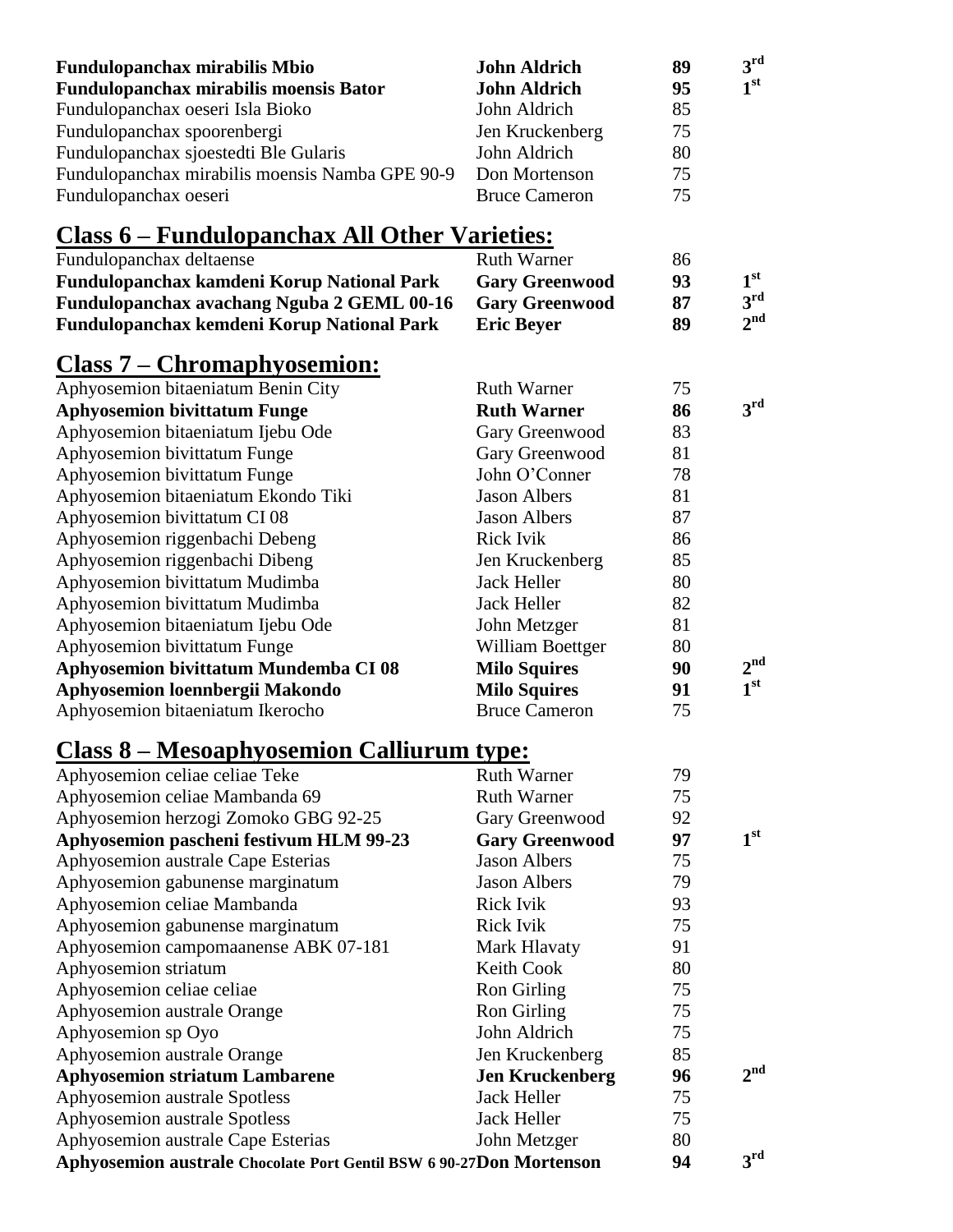#### **Class 9 – Mesoaphyosemion Non-calliurum type:**

| <b>Aphyosemion punctatum</b>             | <b>John Metzger</b>    | 88 | $2^{\text{nd}}$ |
|------------------------------------------|------------------------|----|-----------------|
| Aphyosemion joergenscheeli GJS 00-15     | <b>John Metzger</b>    | 89 | 1 <sup>st</sup> |
| Aphyosemion mimbon LEC 93-19             | John Metzger           | 76 |                 |
| Aphyosemion coeleste Mounana             | Jack Heller            | 83 |                 |
| Aphyosemion ocellatum Sika Sika          | <b>Jen Kruckenberg</b> | 86 | 3 <sup>rd</sup> |
| Aphyosemion punctatum                    | Gordy Zahn             | 83 |                 |
| Aphyosemion primigenium                  | Eric Beyer             | 76 |                 |
| Aphyosemion ogoense ottogartneri Luetete | Mark Hlavaty           | 83 |                 |
| Aphyosemion ocellatum Sika Sika GJS 00-5 | Paul Christ            | 75 |                 |
| Aphyosemion thysi GHP 82-13              | <b>Rick Ivik</b>       | 75 |                 |
| Aphyosemion ocellatum Sika Sika GJS 00-5 | Jim Gasior             | 75 |                 |
| Aphyosemion bochtleri GWW 86-11          | Gary Greenwood         | 85 |                 |
| Aphyosemion coeleste Mounana             | Gary Greenwood         | 80 |                 |

#### **Class 10 – Kathetys, Christyi & Diapteron:**

| Aphyosemion georgiae GWW 86-2             | Tom Kean            | 75 |                 |
|-------------------------------------------|---------------------|----|-----------------|
| Aphyosemion georgiae GWW 86-2             | Tom Kean            | 77 |                 |
| Aphyosemion cyanostictum SAM              | Tom Kean            | 75 |                 |
| Aphyosemion fulgens 93-7                  | Gary Greenwood      | 77 |                 |
| Aphyosemion elberti Bafoussam             | Gary Greenwood      | 87 |                 |
| Aphyosemion elberti N'tui                 | Gary Greenwood      | 75 |                 |
| Aphyosemion elberti N'dop                 | Gary Greenwood      | 86 |                 |
| Aphyosemion elberti Bafole                | <b>Rick Ivik</b>    | 75 |                 |
| Aphyosemion elberti Matapit               | <b>Rick Ivik</b>    | 75 |                 |
| Aphyosemion sp Lobaye                     | Mark Hlavaty        | 75 |                 |
| Aphyosemion cyanostictum Makokou          | Mark Hlavaty        | 75 |                 |
| Aphyosemion elberti Bafole                | Gordy Zahn          | 75 |                 |
| Aphyosemion decorsei                      | Gordy Zahn          | 75 |                 |
| Aphyosemion elberti Bafoussam             | John Aldrich        | 86 |                 |
| Aphyosemion elberti Sambolobo             | <b>John Aldrich</b> | 88 | 3 <sup>rd</sup> |
| Aphyosemion elberti Matapit Blue JVC 0304 | John Aldrich        | 75 |                 |
| Aphyosemion kunzi                         | Jack Heller         | 75 |                 |
| Aphyosemion elberti Bafoussam             | John Metzger        | 78 |                 |
| Aphyosemion elberti N'tui                 | <b>John Metzger</b> | 93 | 2 <sup>nd</sup> |
| <b>Aphyosemion elberti Foumbam</b>        | <b>John Metzger</b> | 94 | 1 <sup>st</sup> |
| Aphyosemion exiguum Awae                  | Milo Squires        | 84 |                 |

## **Class 11 – Aphyosemion All Other Varieties:**

| Scriptaphyosemion cauveti Kindia                                 | <b>Ruth Warner</b> | DQ |                 |
|------------------------------------------------------------------|--------------------|----|-----------------|
| Scriptaphyosemion bertholdi Lenghe Curon SL 93-37 Gary Greenwood |                    | 88 | $2^{\text{nd}}$ |
| Archiaphyosemion guineense Kissidougou 90-192                    | <b>Jim Gasior</b>  | 86 | $2^{\text{rd}}$ |
| Scriptaphyosemion etzeli Lungi LOL SL 99-10                      | <b>Rick Ivik</b>   | 89 | 1 <sup>st</sup> |

#### **Class 12 – Epiplatys:**

| Epiplatys dageti monroviae         | Chris Butcher       | DQ         |                 |
|------------------------------------|---------------------|------------|-----------------|
| Epiplatys dageti monroviae         | <b>Tom Kean</b>     | <b>100</b> | 1 <sup>st</sup> |
| Epiplatys massana GJS 00-2         | Gary Greenwood      | 91         |                 |
| Pseudepiplatys annulatus monroviae | Gary Greenwood      | 94         |                 |
| Epiplatys dageti monroviae         | Gary Greenwood      | 94         |                 |
| Epiplatys dageti monroviae         | <b>Jason Albers</b> | 95         | $2^{\text{rd}}$ |